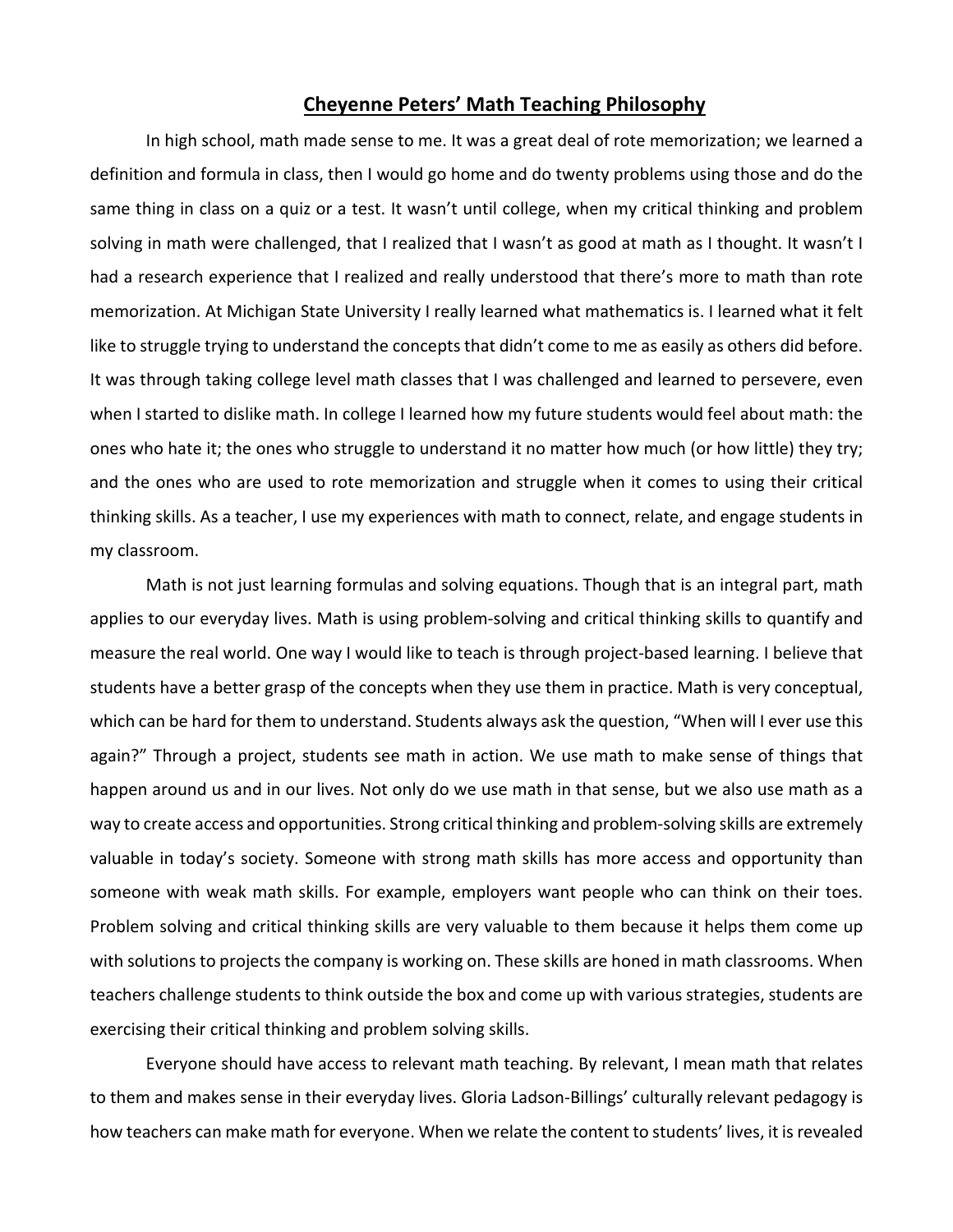that all students can excel at math. This way of teaching connects the math and relates it to student. It helps increase the engagement level in the classroom. Students no longer feel like what they are learning in the classroom is irrelevant and only important in school. It is through this process, that we help students think of themselves as mathematicians. When they see themselves as doers of math, it becomes part of their educational identity.

Access to relevant math education is also teaching math for social justice. If math is one way we analyze the world, then there also needs to be a focus on how current events can be studied and analyzed in math. Teaching math for social justice uses math to explain data and observations of injustices and inequality that happens in our society. This extremely important. If we never talk to them about what's happening in the world or expose them to something culturally different than what they are used to, they will never build these skills to analyze the world around them. This type of teaching has students critically think about current issues that we face as a society. This teaching can focus on local or global issues to give student perspective that the world is bigger than just themselves. It brings in a real world context about the math they are learning and how it explains what is going on in the world.

Access to mathematics not only is in the way we present content material, but also the environment in which our students learn the mathematics. Students spend the majority of their time at school. This is where they make friends, discover their talents, and, of course, learn content material. Since students spend so much time at school, the classroom should feel like a community with their peers. They need to feel like they have a safe environment in which to learn. One way to start creating this classroom community environment is to allow students to have some say about what they want in the space. Allowing them to have input on the classroom rules is a start. They will shape what will foster a safe learning environment for themselves and each other.

Another aspect of access the mathematics is relationship building. Teachers should relate to their students on a personal level. Relationships with students helps them connect to the teacher and the teacher to the student. Knowing one small thing about a student's personal life makes a difference to them. Students just want to know about the person in front of them for an hour Monday through Friday for the entire school year. From my experience, this made a difference in how my students interact with me. When students understand that their teachers care, they give those teachers more respect over ones who don't build that relationship. When students have that relationship with their teachers, they are more willing to learn. The relationship between students should also be like this.